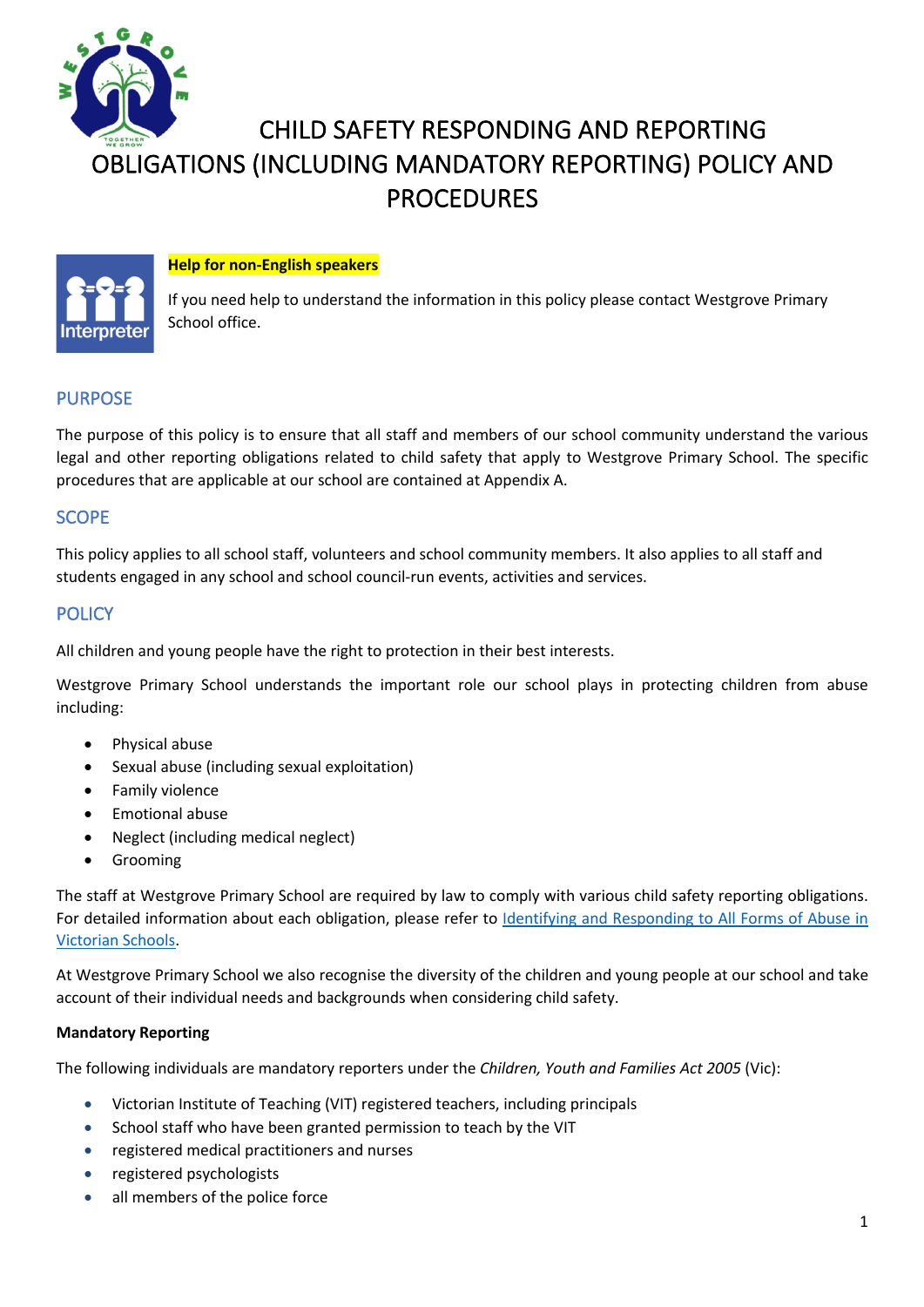- People in religious ministry
- Staff who provide direct support to students for mental, emotional or psychological wellbeing, including (but not limited to) school health and wellbeing staff, primary welfare coordinators, student wellbeing coordinators, mental health practitioners, chaplains, and Student Support Services staff

All mandatory reporters must make a report to the Department of Health and Human Services (DHHS) Child Protection as soon as practicable if, during the course of carrying out their professional roles and responsibilities, they form a belief on reasonable grounds that:

- a child has suffered, or is likely to suffer, significant harm as a result of physical abuse and/ or sexual abuse, and
- the child's parents have not protected, or are unlikely to protect, the child from harm of that type.

A mandatory reporter who fails to comply with this legal obligation may be committing a criminal offence. It is important for all staff at Westgrove Primary School to be aware that they are legally obliged to make a mandatory report on each occasion that they form a reasonable belief that a child is in need of protection and they must make a mandatory report even if the principal does not share their belief that a report is necessary.

At our school, all mandated school staff must undertake the *Mandatory Reporting and Other Obligations eLearning Module* annually.

For more information about Mandatory Reporting see the Department's *Policy and Advisory Library*: Protecting Children — Reporting and Other Legal Obligations.

# Child in need of protection

Any person can make a report to DHHS Child Protection (131 278 – 24 hour service) if they believe on reasonable grounds that a child is in need of protection.

The policy of the Department of Education and Training (DET) requires **all staff** who form a reasonable belief that a child is in need of protection to report their concerns to DHHS or Victoria Police, and discuss their concerns with the school leadership team.

For more information about making a report to DHHS Child Protection, see the Department's *Policy and Advisory Library*: Protecting Children — Reporting and Other Legal Obligations and Four Critical Actions for Schools: Responding to Incidents, Disclosures and Suspicions of Child Abuse.

At Westgrove Primary School we also encourage all staff to make a referral to Child FIRST when they have significant concern for a child's wellbeing. For more information about making a referral to Child FIRST see the *Policy and Advisory Library*: Protecting Children – Reporting and Other Legal Obligations .

# Reportable Conduct

Our school must notify the Department's Employee Conduct Branch (9637 2594) if we become aware of an allegation of 'reportable conduct'.

There is an allegation of reportable conduct where a person has formed a reasonable belief that there has been:

- a sexual offence (even prior to criminal proceedings commencing), sexual misconduct or physical violence committed against, with or in the presence of a child;
- behaviour causing significant emotional or physical harm to a child;
- significant neglect of a child; or
- misconduct involving any of the above.

The Department, through the Employee Conduct Branch, has a legal obligation to inform the Commission for Children and Young People when an allegation of reportable conduct is made.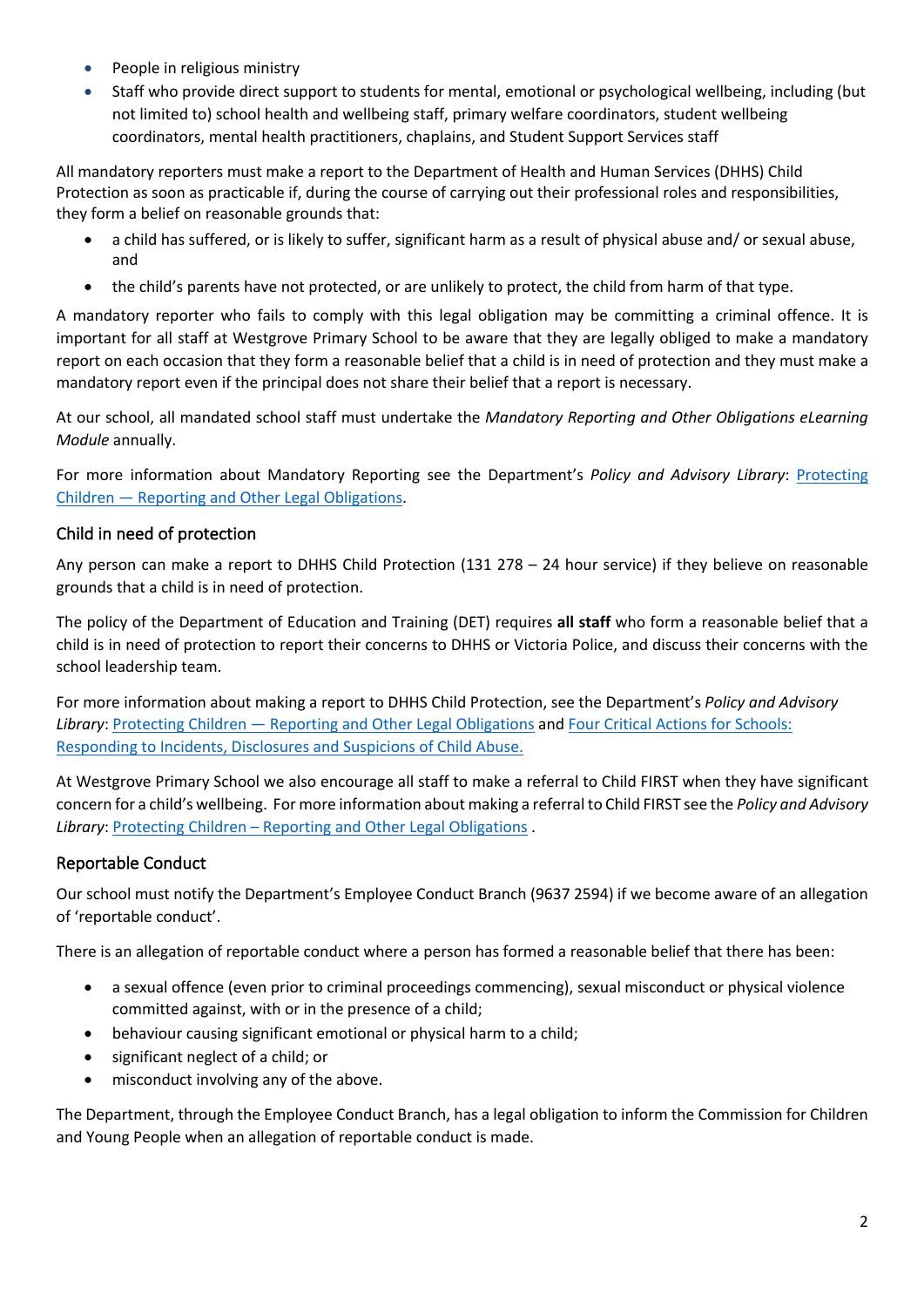Our principal must notify the Department's Employee Conduct Branch of any reportable conduct allegations involving current or former teachers, contractors, volunteers (including parents), allied health staff and school council employees.

If school staff become aware of reportable conduct by any person in the above positions, they should notify the school principal immediately. If the allegation relates to the principal, they should notify the Regional Director.

For more information about Reportable Conduct see the Department's *Policy and Advisory Library*: Reportable Conduct.

## Failure to disclose offence

Reporting child sexual abuse is a community-wide responsibility. All adults (ie persons aged 18 years and over), not just professionals who work with children, have a legal obligation to report to Victoria Police, as soon as practicable, where they form a 'reasonable belief' that a sexual offence has been committed by an adult against a child under the age of 16 by another person aged 18 years or over.

Failure to disclose information to Victoria Police (by calling 000 or local police station) as soon as practicable may amount to a criminal offence unless a person has a 'reasonable excuse' or exemption from doing so.

"Reasonable belief" is not the same as having proof. A 'reasonable belief' is formed if a reasonable person in the same position would have formed the belief on the same grounds.

For example, a 'reasonable belief' might be formed when:

- a child states that they have been sexually abused
- a child states that they know someone who has been sexually abused (sometimes the child may be talking about themselves)
- someone who knows a child states that the child has been sexually abused
- professional observations of the child's behaviour or development leads a mandated professional to form a belief that the child has been sexually abused
- signs of sexual abuse leads to a belief that the child has been sexually abused.

"Reasonable excuse" is defined by law and includes:

- fear for the safety of any person including yourself or the potential victim (but not including the alleged perpetrator or an organisation)
- where the information has already been disclosed, for example, through a mandatory report to DHHS Child Protection.

### Failure to protect offence

This reporting obligation applies to school staff in a position of authority. This can include principals, assistant principals and campus principals. Any staff member in a position of authority who becomes aware that an adult associated with their school (such as an employee, contractor, volunteer or visitor) poses a risk of sexual abuse to a child under the age of 16 under their care, authority or supervision, must take all reasonable steps to remove or reduce that risk.

This may include removing the adult (ie persons aged 18 years and over) from working with children pending an investigation and reporting your concerns to Victoria Police.

If a school staff member in a position of authority fails to take reasonable steps in these circumstances, this may amount to a criminal offence.

#### **Grooming**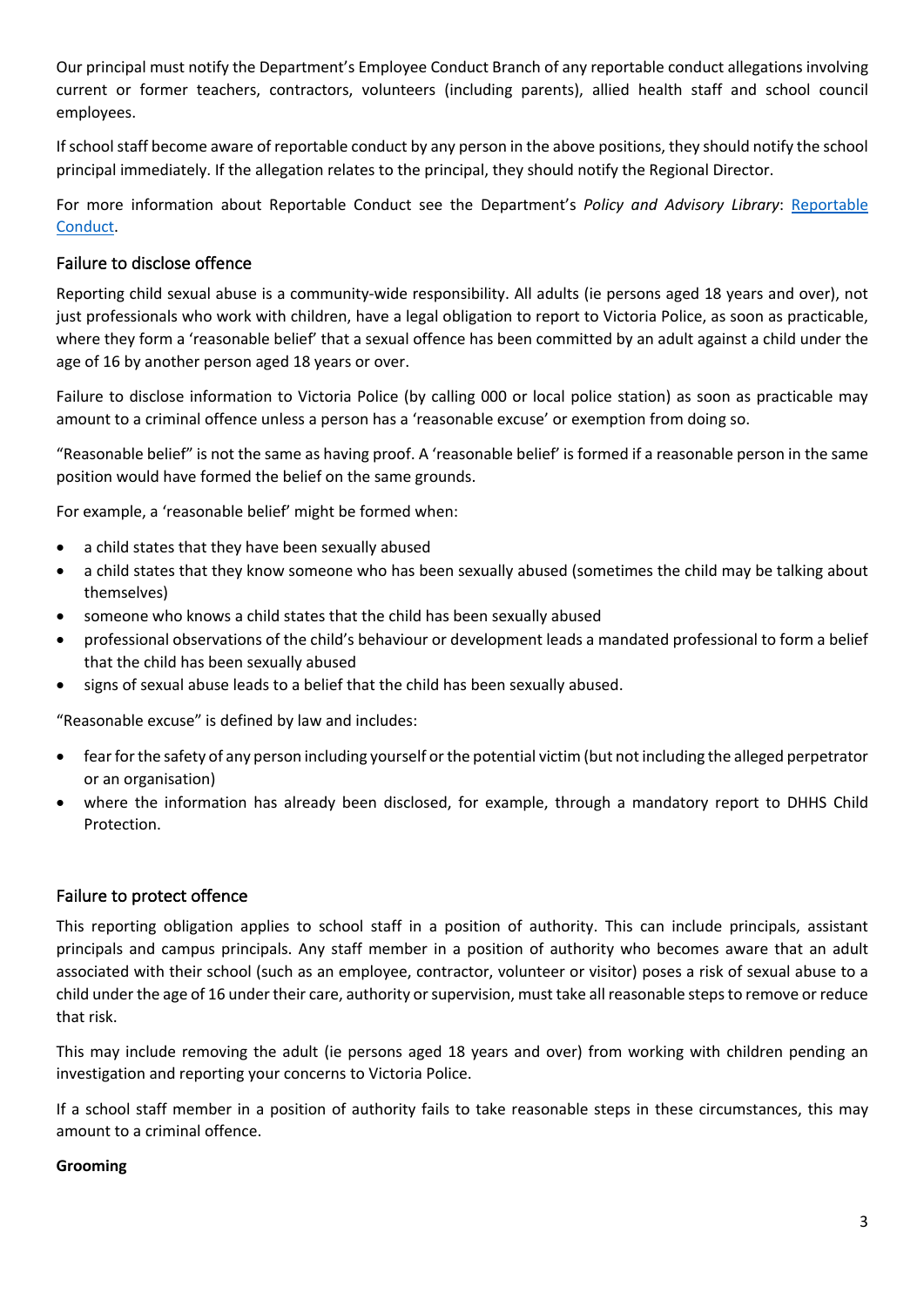Grooming is a criminal offence under the *Crimes Act 1958* (Vic). This offence targets predatory conduct undertaken by an adult to prepare a child, under the age of 16, to engage in sexual activity at a later time. Grooming can include communicating and/or attempting to befriend or establish a relationship or other emotional connection with the child or their parent/carer.

## **Further information**

For more information about these offences and reporting obligations see: Protecting Children - Reporting and Other Legal Obligations.

# RELATED POLICIES AND FURTHER INFORMATION

- Child Safe Standards Policy http://www.westgrps.vic.edu.au/policies
- Duty of Care policy http://www.westgrps.vic.edu.au/policies

# REVIEW CYCLE

This policy was last updated on 5/04/2022 and is scheduled for review on April 2025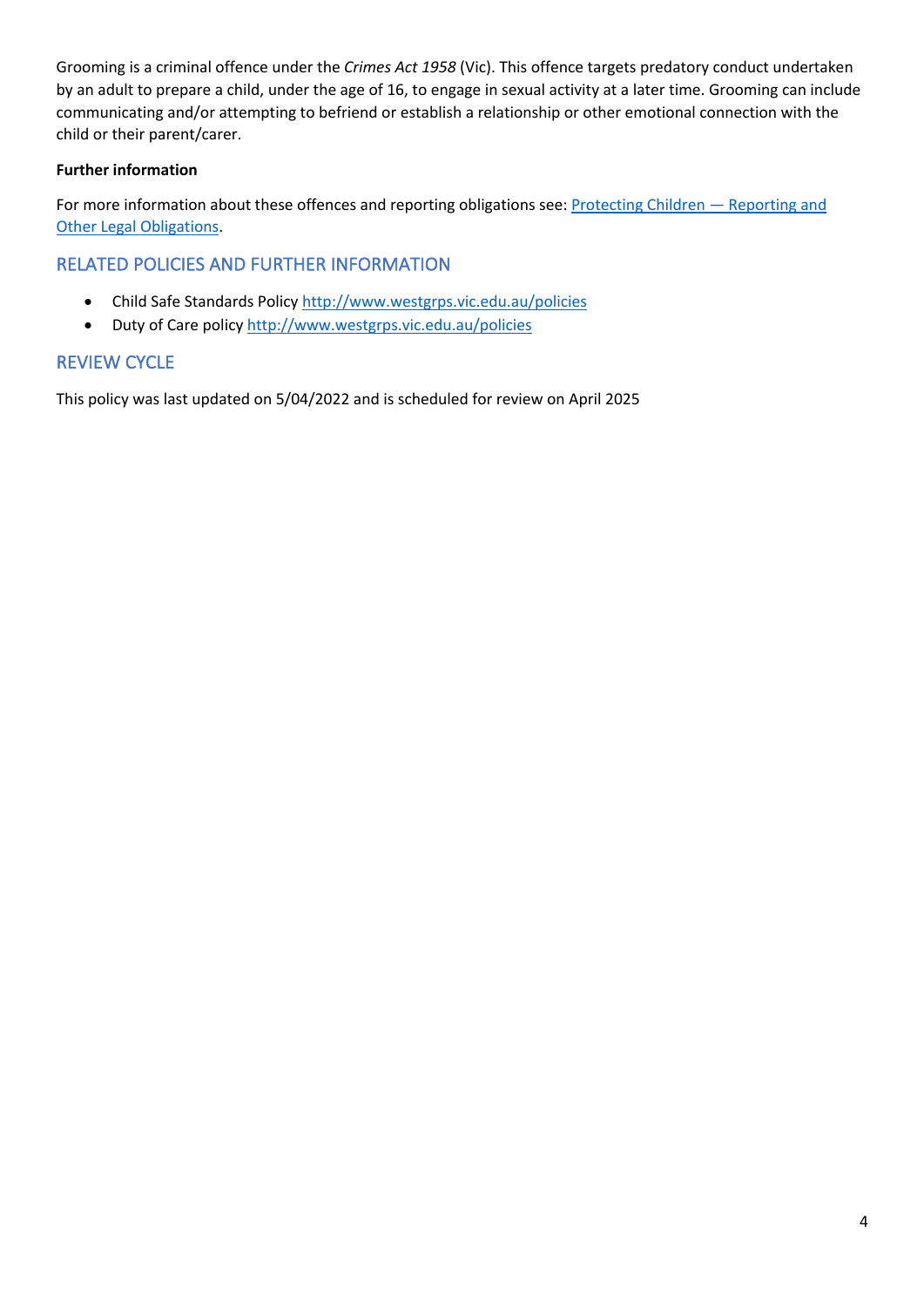# APPENDIX A

# CHILD SAFETY RESPONDING AND REPORTING PROCEDURES AT WESTGROVE PRIMARY SCHOOL

#### **For students**

- All students should feel safe to speak to any staff member to raise any concerns about their safety or any other concerns that they have.
- If a student does not know who to approach at Westgrove Primary School they should start with their classroom teacher or school counsellor.

#### **Managing disclosures made by students**

#### *When managing a disclosure you should:*

- listen to the student and allow them to speak
- stay calm and use a neutral tone with no urgency and where possible use the child's language and vocabulary (you do not want to frighten the child or interrupt the child)
- be gentle, patient and non-judgmental throughout
- highlight to the student it was important for them to tell you about what has happened
- assure them that they are not to blame for what has occurred
- do not ask leading questions, for example gently ask, "What happened next?" rather than "Why?"
- be patient and allow the child to talk at their own pace and in their own words
- do not pressure the child into telling you more than they want to, they will be asked a lot of questions by other professionals and it is important not to force them to retell what has occurred multiple times
- reassure the child that you believe them and that disclosing the matter was important for them to do
- use verbal facilitators such as, "I see", restate the child's previous statement, and use non-suggestive words of encouragement, designed to keep the child talking in an open-ended way ("what happened next?")
- tell the child in age appropriate language you are required to report to the relevant authority to help stop the abuse, and explain the role of these authorities if appropriate (for a young child this may be as simple as saying "I will need to talk to people to work out what to do next to help you").

#### *When managing a disclosure you should AVOID:*

- displaying expressions of panic or shock
- asking questions that are investigative and potentially invasive (this may make the child feel uncomfortable and may cause the child to withdraw)
- going over the information repeatedly (you are only gathering information to help you form a belief on reasonable grounds that you need to make a report to the relevant authority)
- making any comments that would lead the student to believe that what has happened is their fault
- making promises to the child about what will occur next or that things will be different given the process can be unpredictable and different for each child depending on their circumstances (instead reassure them that you and others will do your best to help).

#### **General procedures**

Our school will follow the *Four Critical Actions for Schools: Responding to Incidents, Disclosures and Suspicions of Child Abuse* (Four Critical Actions) when responding to incidents, disclosures and suspicions of child abuse.

All staff at our school who believe that a child is in need of protection, even if it doesn't meet the threshold required for mandatory reporting or the staff member is not a mandatory reporter, should in the first instance, speak to The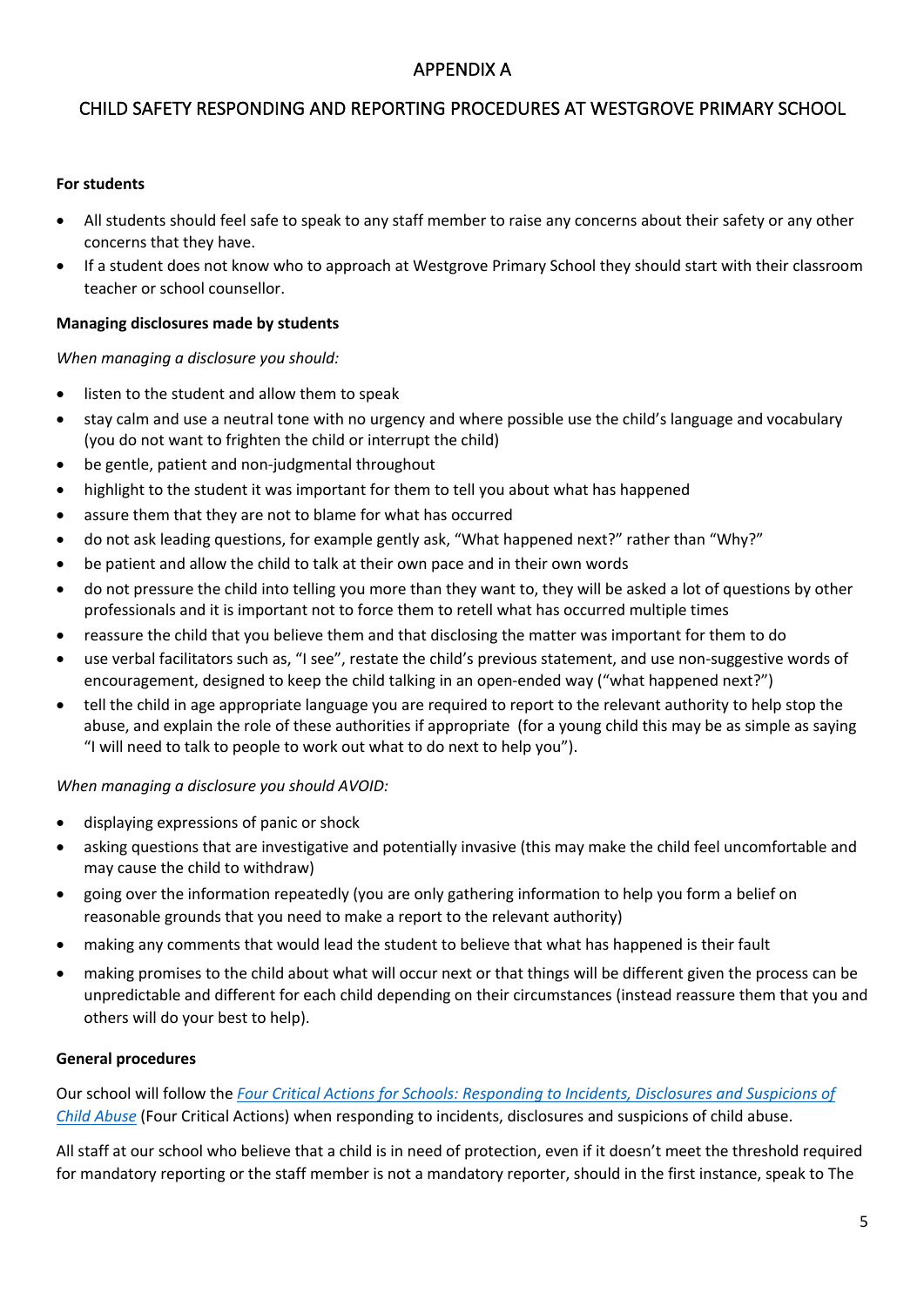Assistant Principal – Wellbeing, or should make the required reports to DHHS Child Protection and/or Victoria Police as necessary.

At our school The Assistant Principal – Wellbeing, will be responsible for monitoring overall school compliance with this procedure.

Nothing in this procedure prevents a staff member or any other person from reporting to the relevant authorities if they form a reasonable belief that a child is at risk of abuse.

## **Reporting suspicions, disclosures or incidents of child abuse**

## *Responsibilities of all school staff*

If a school staff member reasonably suspects or witnesses an incident of child abuse or receives a disclosure of child abuse, they must:

- If a child is at immediate risk of harm, separate alleged victims and others involved, administer first aid and call 000.
- Speak to a member of the leadership team as soon as possible, who will follow the Four Critical Actions.
- Make detailed notes of the incident or disclosure on Compass.
- If the staff member is a mandatory reporter and reasonably believes that a student has suffered physical and/or sexual abuse from which the child's parents have not protected the child, they must make a report to DHHS Child Protection.
- If the staff member has formed a 'reasonable belief' that a sexual offence has been against a child, they must make a report to Victoria Police.

In circumstances where a member of the leadership team disagrees that a report needs to be made, but the staff member has formed a 'reasonable belief' that the child is in need of protection and/or has been the victim of sexual abuse, the staff member must still contact DHHS Child Protection and/or Victoria Police to make the report.

The Assistant principal – Wellbeing, is responsible for promptly managing the school's response to an incident, suspicion or disclosure of child abuse, and ensuring that the incident, suspicion or disclosure is taken seriously. The Assistant Principal – Wellbeing, is also responsible for responding appropriately to a child who makes or is affected by an allegation of child abuse.

If the Assistant Principal – Wellbeing, receives a report from a school staff member or member of the school community of a suspicion, disclosure or incident of child abuse, they must:

- Follow the Four Critical Actions as soon as possible, including:
	- o Responding to an emergency
	- o Reporting to authorities/referring to services
	- o Contacting parents/carers and
	- o Providing ongoing support.
- Make detailed notes of the incident or disclosure, including actions taken using Compass and ensure that those notes are kept and stored securely. They are also responsible for ensuring that any staff member who reported the incident, disclosure or suspicion to them also makes and keeps notes of the incident.
- At Westgrove Primary School, the Assistant Principal Wellbeing, will be responsible for ensuring that there is a prompt response to the disclosure and that the child is appropriately supported.

If the principal/other nominated staff member responsible above is unavailable, a member of the leadership team will take on the role and responsibilities described in this section.

### **Duty of care and ongoing support for students**

Fulfilling the requirements in this procedure does not displace or discharge any other obligations that arise if a person reasonably believes that a child is at risk of abuse.